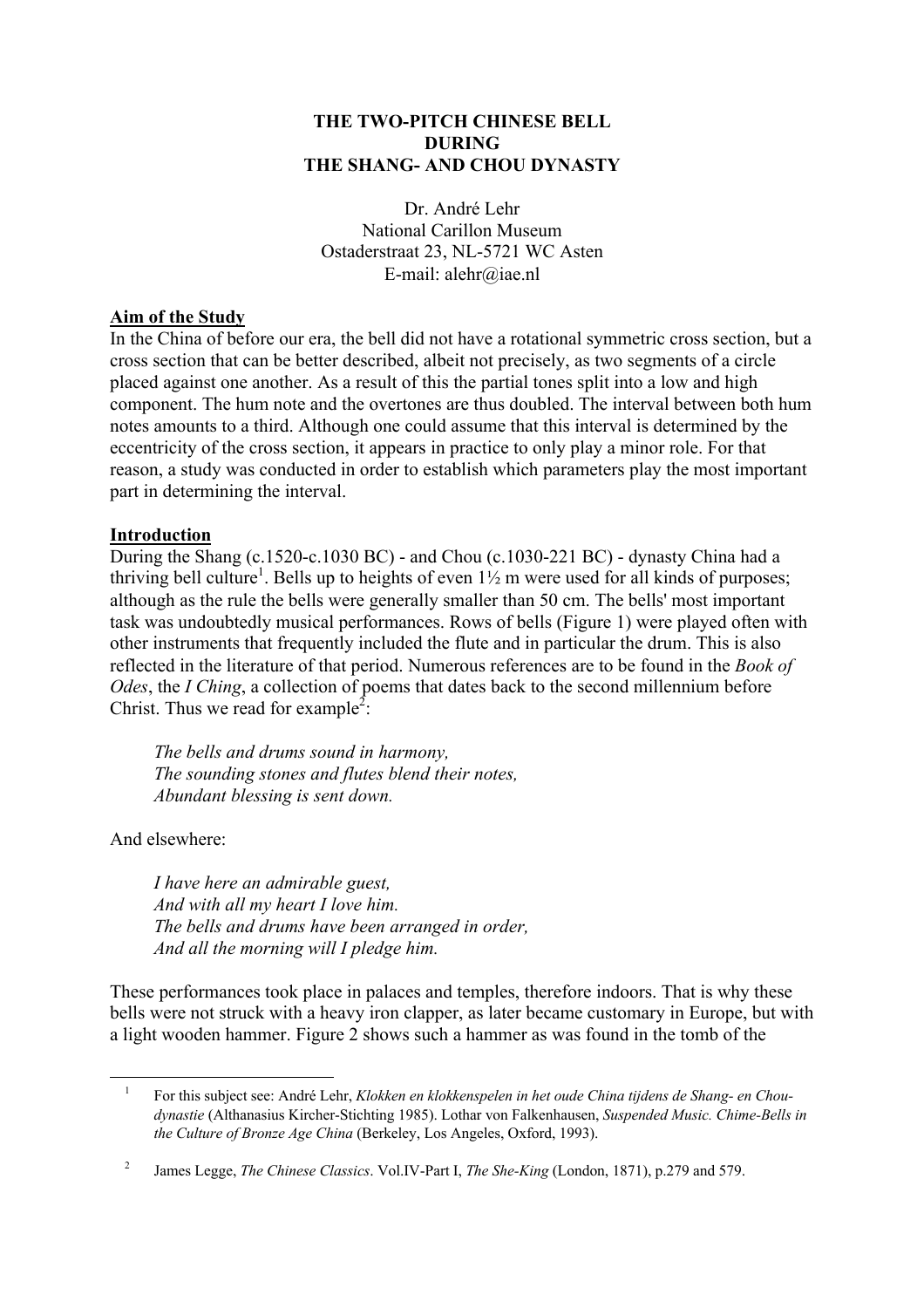Marquis Yi (433 BC or shortly afterwards). The sixty-five bells that were found in this uncommonly rich grave will be examined in more detail hereafter.

The way in which one played on these carillons has also been preserved (Figures 3-4). On both pictures that have been copied from bronze vases from the Chou dynasty, the way of playing is clearly shown<sup>3</sup>. In the lowest edge one sees the musicians with hammers play both a row of bells and a lithophone. As a result of this only the hum note was of musical importance. Overtones were not sufficiently audible in order to actually pay attention to them. Any references hereinafter to the tone of a Chinese bell will always mean the hum note. The bells from this period have a noticeable characteristic (Figure 5). Their cross section is not circular but roughly comprises two segments of a circle placed against one another. For the purpose of this article a segment of a circle will mean a part of a circle that is enclosed by an arc and a chord. Therefore, a bell with such a cross section has a long and short axis. This sometimes provokes the comment that this cross section is an ellipse. However this is not necessarily the case as the sides of a bell are not round but always pointed. Hence it is also referred to as an almond-shaped cross section. It will become clear further on in this article why it cannot be an ellipse.

As the old Chinese bell is not rotational symmetric, this results in a splitting up of all partial tones in the same way as can be heard for example in a tea cup. If one taps the handle then one will hear a lower tone than if one strikes the cup 45° further in the circumference. A similar occurrence can also be established in European bells, albeit on a much more modest scale. If a bell has an asymmetry somewhere in the circumference, for example as a result of a blow hole, the partial tones will also split. But in that case the difference in frequency is only slight, which is why these two tones are heard as a warble. This phenomenon can be heard in numerous bells, particularly in the hum note.

In a bell with a warble the interval between both hum notes is only slight, generally less than ten cents. However, it should be clear that when the deviation of the rotational symmetry of the bell is gradually increased that difference also increases. If that process is gradually, beyond a whole tone for example, then no more warbles can be heard, but both tones can be heard separately. And that is the case with the antique Chinese bell, thanks to the considerable deviation from the circular cross section. Figure 6 shows the accompanying horizontal modes of vibration of both hum notes. The drawn line is the bell when stationary; the dashed line is the one extreme position during the vibration; the dash-point line is the other extreme position. One can see therefore that each point of the bell wall swings back and forth between both extreme positions.

There are only four points where the bell wall is stationary for the fundamental tone. These points are called nodes, whereas the points with the greatest deviation are called antinodes. The sketch on the left-hand side shows the lowest fundamental tone that was called *sui*. This tone has its antinodes in the middle of the waist and at the sides of the bell. The other, higher hum note is called *ku*. This tone has its antinodes approximately halfway between the front of the bell and the pointed side. Or to be exact, the ku has its antinodes where the sui has its nodes and vice versa. This means therefore that when one strikes the bell precisely in an antinode of the sui, the ku is not heard, and again vice versa. And finally, if one strikes the bell halfway in an antinode of the sui and an antinode of the ku, both tones will be activated. Thanks to the fact that these tones lie approximately one third from one another, a person with an analytical ear can easily listen to them separately from one another.

 $\overline{a}$ 

<sup>3</sup> Lothar von Falkenhausen, *Suspended Music. Chime-Bells in the Culture of Bronze Age China* (Berkeley, Los Angeles, Oxford, 1993), p.30, 212.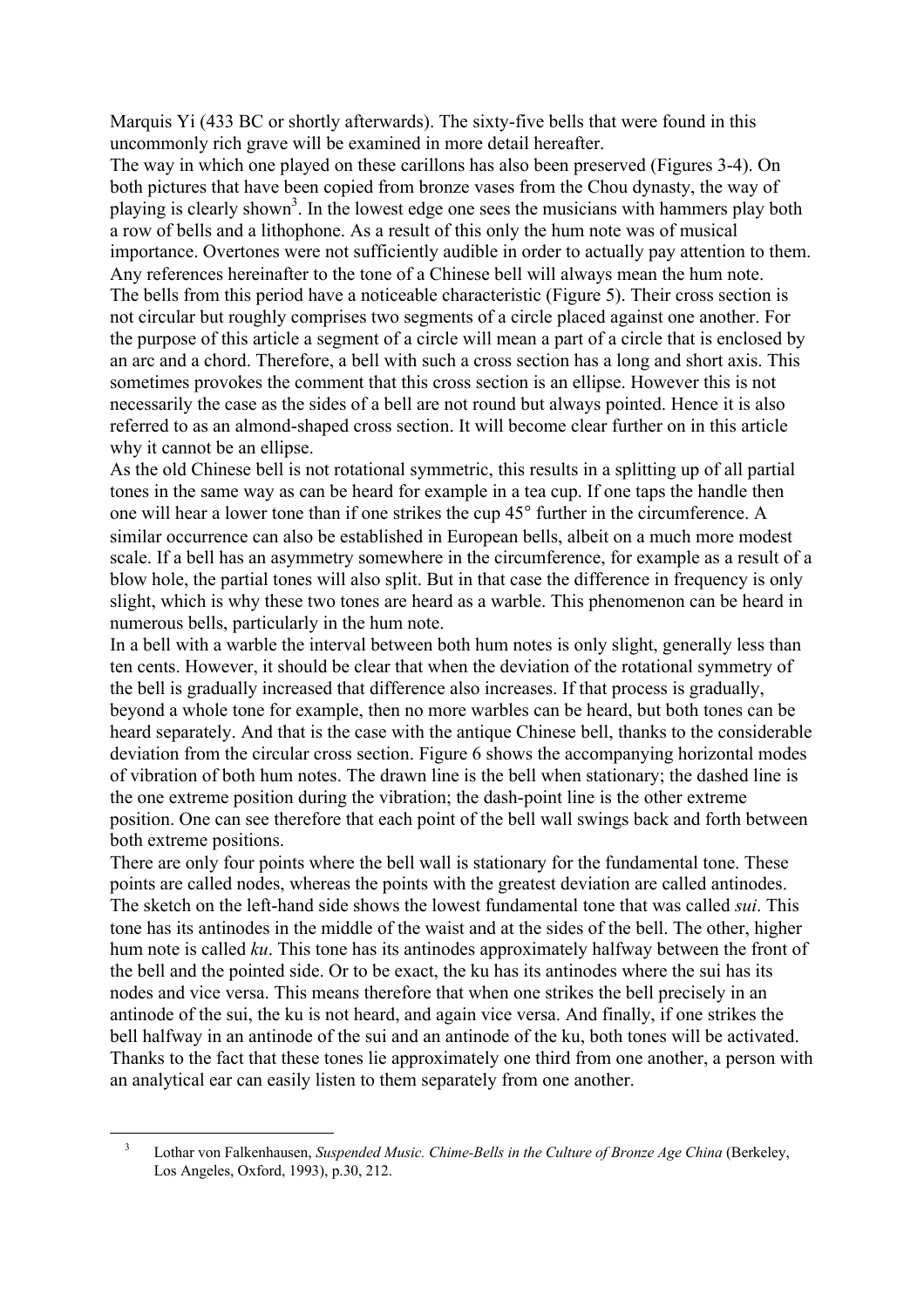### **The sui/ku interval versus the eccentricity of the bell**

Both fundamental tones usually form a third. It would therefore seem an obvious conclusion that the size of this interval is determined by the eccentricity of the bell. In order to examine this idea more closely, sixty-five bells were chosen that were found in the previously mentioned tomb of the Marquis  $Y_i^4$ . This grave with a remarkable amount of objects, including numerous musical instruments, dates from 433 BC or shortly afterwards. The tomb is located in the vicinity of Suihsien city in the present Hubei province. At the present time the burial gifts, including the bells, are to be found in the Provincial Museum of Hubei. Reference is often made to the carillon of the Marquis Yi, but this is incorrect as the series of sixty-five comprises one large chiming bell and nine carillons comprising 6, 6, 7, 11, 12, 10, 3, 5 and 4 bells respectively (Figure 7). The largest bell has a height of 1.52 m at a weight of 204 kg; the smallest bell measures 20 cm and weighs 2½ kg. Although Chinese researchers highly commend the purity of tone of these instruments, objective study has shown that this is somewhat exaggerated<sup>5</sup>. This is also apparent in the sui/ku interval.

Figure 8 shows in musical notation both tones for six instruments, including the chiming bell. The staffs do not have the function of indicating note values but of linking the sui and ku of each bell to one another. One may then ask oneself the question how many sui/ku intervals occur in classes of 30 cents, starting with 205-235 to 475-505 cents inclusive. The histogram in Figure 9 shows the result for the sixty-four bells. One can clearly see that there is a strong preference for the minor third but also that intervals to and beyond the major third frequently occur. The result is therefore that the average interval of 341 cents is practically halfway between the minor and major third, whereas an average error of a quarter tone is by no means small. In short, from a musical viewpoint the sui/ku interval could definitely have been better. The following question to be asked is what is the relationship between the sui/ku interval and the eccentricity of each bell. In this case we define the eccentricity as the ratio between the length of the lowest long and lowest short axis; therefore this eccentricity is neither linear nor numerical. One can see the result in Figure 10. This shows in no uncertain terms that a relation between the sui/ku interval and the eccentricity can scarcely be identified. There is only a very weak correlation. If one nevertheless wishes to draw a straight line through this cloud of points then this appears to only have a very slight slope that again proves that there is scarcely any question of correlation. The same can be established in other series of bells. Figure 11 shows for example the graph of a carillon of thirteen bells<sup>6</sup>. The scattering is not as large as in the preceding graph but what is more questionable is that the straight line with a slight slope indicates that the sui/ku interval decreases as the eccentricity increases. And that is obviously impossible. In short, what determines that interval between both these hum notes?

 $\overline{a}$ 

<sup>&</sup>lt;sup>4</sup> The grave with all objects found in it is described in the Chinese book *Zeng Hou Yi-mu*, with the English subtitle *Tomb of Marquis Yi of State Zeng*. Two parts (Beijing 1989). Thanks to the numerous photographs and the numerical tables the book is nonetheless reasonably accessible to a person who does not read Chinese. An English summary is given on p. 684-687.

<sup>5</sup> André Lehr, *The tuning of the Bells of Marquis Yi*. In: *Acustica*, Vol. 67, 1988, p.144-148.

<sup>6</sup> The information has been taken from, among other things, the lecture of *Ancient Chinese Two-pitch Bronze Bells* by Ma Chengyan at a *Symposium on The Bronze Age of China* in the *Metropolitan Museum of Art* in New York on 2 and 3 June 1980. See also Wang Shi-xiang in the magazine *Wenwu cankao ziliao*, 1958, no. 1; André Lehr, *Een Chinees klokkenspel uit de 6de eeuw voor Christus*. In: *Klok en Klepel*, no. 14, October 1972, p.6-15.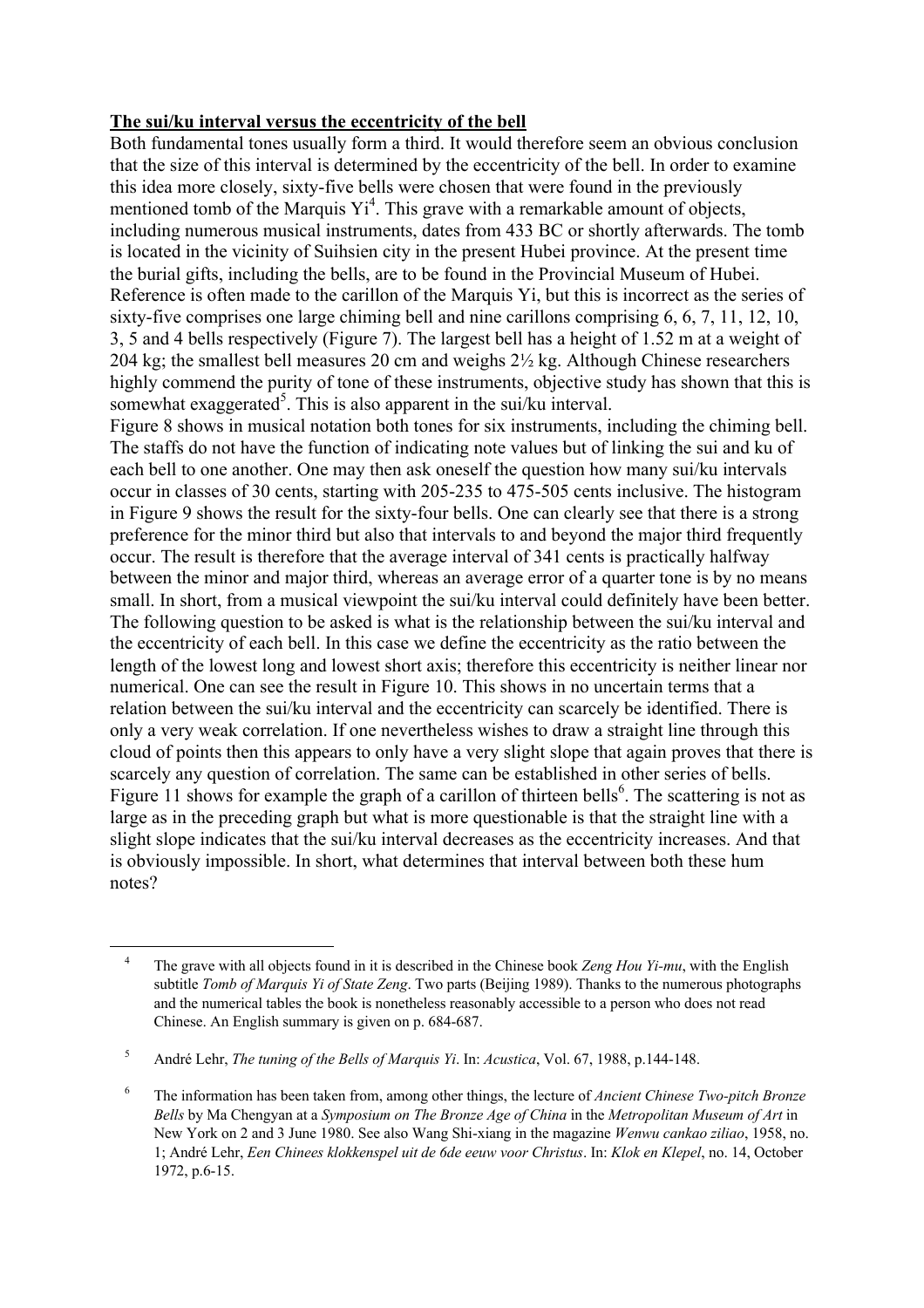## **Which parameter determines the sui/ku interval?**

In order to be able to solve our problem, a computer program has been called in to our assistance and namely the ALGOR program with which the frequencies of vibrating objects, therefore of a bell too, can be calculated by means of the so-called finite element method. This is not the place to give a detailed description of the finite elements method<sup>7</sup>. Moreover this is not really necessary, as it is a tool of which only the results count for our study. Nonetheless we would mention that in the present case the Chinese bell is divided into numerous elements (Figure 12-13). These right-angled elements of the thickness of the bell wall considerably facilitate the calculations, albeit that the number of necessary calculations increases substantially. However, this does not pose a problem, as the computer knows how to handle this. For that matter there are several infinite elements programs available. We chose the previously mentioned ALGOR. We calculated by means of this program a series of bells with a cross section in the shape of an ellipse and in the shape of two segments of a circle, and the latter also received special treatment. But more about this later.

The bell in Figure 12 served as basic bell; the view from above is given in Figure 13. In both drawings one sees the elements drawn that are necessary for the calculations. The bell has the fully traditional form, albeit that the underside of the bell is straight and has not been cut out in the shape of a circular. However this is acceptable as this type of bell was also found frequently in ancient China and just as the other type has hum notes which are split up. It should also be noted that the suspension eye has been removed.

The axes at the base of the bell measure  $140x180$  mm; those in the head measure  $80x120$  mm. The waist thickness is 5 mm and the thickness of the head is 3 mm. Cast in bell bronze of 80% copper and 20% tin the bell weighs 2.6 kg. Its hum notes are  $\text{fis}^2 + 34 \text{ cents (sui)}$  and  $gis^{2}+28$  cents (ku). The interval between both tones is therefore 194 cents. This data is also to be found, except for the weight, in table 1 and namely as the first under the group with a cross section of two segments of a circle with sharpened sides.

#### **The cross section formed from two segments of a circle or in the shape of an ellipse**

In Figure 13 the horizontal cross section of a traditional Chinese bell is shown and namely in accordance with the specification of the previously mentioned basic bell. One will however notice that both arcs are divided into eighteen equal chords. This division, although not necessary in this amount, is necessary for the calculation. It indicates in fact that the horizontal circumference of the bell is divided into thirty-six elements.

The aim was to subsequently calculate the sui/ku interval for two bells with the same eccentricity, but of which the one has a cross section of an ellipse and the other in the shape of two segments of a circle. The eccentricity is then increased by gradually extending the longest axis. The effect of this is on the one hand an increasingly flat ellipse and on the other hand a bell with increasingly pointed sides. With respect to the latter, Figure 14 shows how this is done. Two chords lying opposite to one another are extended until they cut one another. At that spot the new side of the bell arose. In Figure 14 that is the fourth chord from the side. The axis thus obtained was therefore used for the elliptical cross section. It goes without saying that the other geometrical characteristics of the bell remained unchanged. This is shown in Table 1.

 $\overline{a}$ 

<sup>7</sup> For the application of the finite elements to bells see: A.J.G. Schoofs, *Experimental design and structural optimization* (thesis University of Technology Eindhoven, 1987); André Lehr, *Campanologie* (Mechelen, 2nd edition, 1997), p.233-282.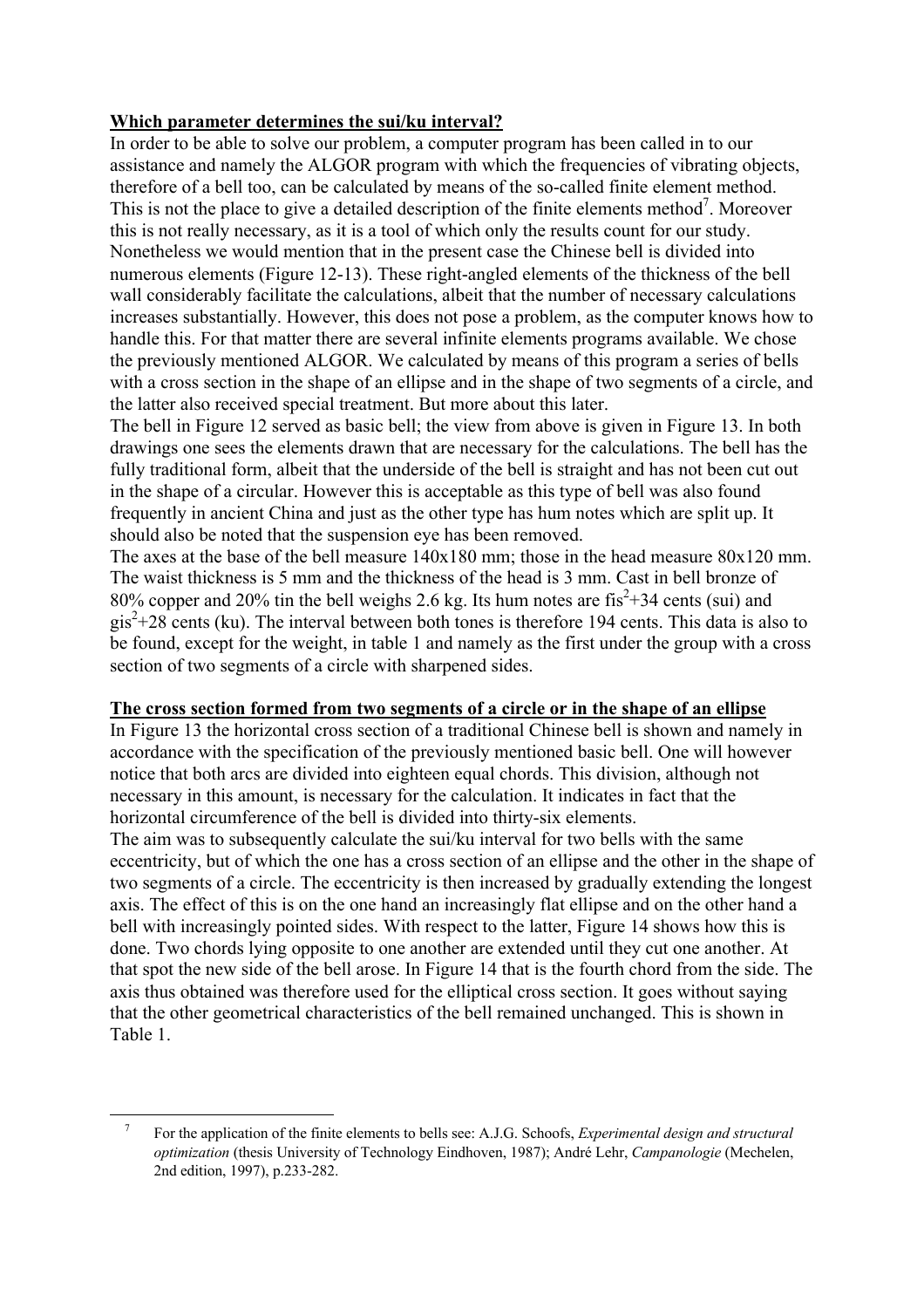| <b>General data</b>                                                                   |                       |                       |                      |                |                     |  |  |  |
|---------------------------------------------------------------------------------------|-----------------------|-----------------------|----------------------|----------------|---------------------|--|--|--|
| height (mm)                                                                           | 180                   |                       |                      |                |                     |  |  |  |
| long axis (mm)                                                                        | 140.0                 | 145.0                 | 155.0                | 172.6          | 203.8               |  |  |  |
| corner flank base (deg.)                                                              | 86.8                  |                       |                      |                |                     |  |  |  |
| short axis (mm)                                                                       | 100                   |                       |                      |                |                     |  |  |  |
| thickness flank (mm)                                                                  | 5                     |                       |                      |                |                     |  |  |  |
| thickness ceiling (mm)                                                                | $\overline{3}$        |                       |                      |                |                     |  |  |  |
| Cross section: an exact ellipse                                                       |                       |                       |                      |                |                     |  |  |  |
| linear eccentricity                                                                   | 1.400                 | 1.450                 | 1.550                | 1.726          | 2.038               |  |  |  |
| numerical eccentricity                                                                | 0.699                 | 0.724                 | 0.765                | 0.815          | 0.871               |  |  |  |
| sui (cents)                                                                           | $\text{fis}^2$ +15.9  | $f^2 + 33.8$          | $e^2 - 43.1$         | $cis^2 - 35.7$ | $\text{gis}^1$ -7.4 |  |  |  |
| ku (cents)                                                                            | $g^2 - 23.9$          | $fis^2+2.5$           | $f^2 - 46.4$         | $d^2+9.3$      | $ais1+27.9$         |  |  |  |
| difference interval (cents)                                                           | 60.2                  | 68.7                  | 96.7                 | 145.0          | 235.3               |  |  |  |
| Cross section: two segments of circle with sharpened sides placed against one another |                       |                       |                      |                |                     |  |  |  |
| side corner (degrees)                                                                 | 132.9                 | 112.5                 | 97.1                 | 78.4           | 64.2                |  |  |  |
| sui (cents)                                                                           | $fis^2+34.0$          | $f^2 + 18.0$          | $dis^2-16.9$         | $b^1 + 26.0$   | $g^1 - 20.6$        |  |  |  |
| ku (cents)                                                                            | $\text{gis}^2 + 28.3$ | $\text{gis}^2 + 22.6$ | $\text{gis}^2$ -19.3 | $fis^2+44.8$   | $dis^2 + 42.9$      |  |  |  |
| difference interval (cents)                                                           | 194.3                 | 304.6                 | 497.6                | 718.8          | 863.5               |  |  |  |

# **Table 1**

Five bells according to this principle are mentioned in Table 1. The first is the standard bell, the next bell has a side that arose by extending both following chords, in this case therefore the second chord from the side. The last bell was therefore obtained by extending the fifth chord. This table also shows how as a result of this the side corner of almost 133° slowly decreases to more than 64°. The effect on the separation of the hum note appears to be exceptionally large, and certainly in comparison to the elliptical cross section. This is illustrated in Figure 15. One clearly sees how in the case of increasing eccentricity both hum notes for the cross section of two segments of a circle separate much quicker than in the case of an ellipse. Evidently it is not in the first instance the eccentricity of the cross-section that is determinative for the sui/ku interval but the pointedness of the side of the bell. Figure 16 confirms this in a different way. In this diagram the hum note of the standard bell has been set at 0 cents for both the elliptical cross section ( $\text{fis}^2+15.9$ ) and the cross section with segments of a circle  $(fis^2+34.0)$ .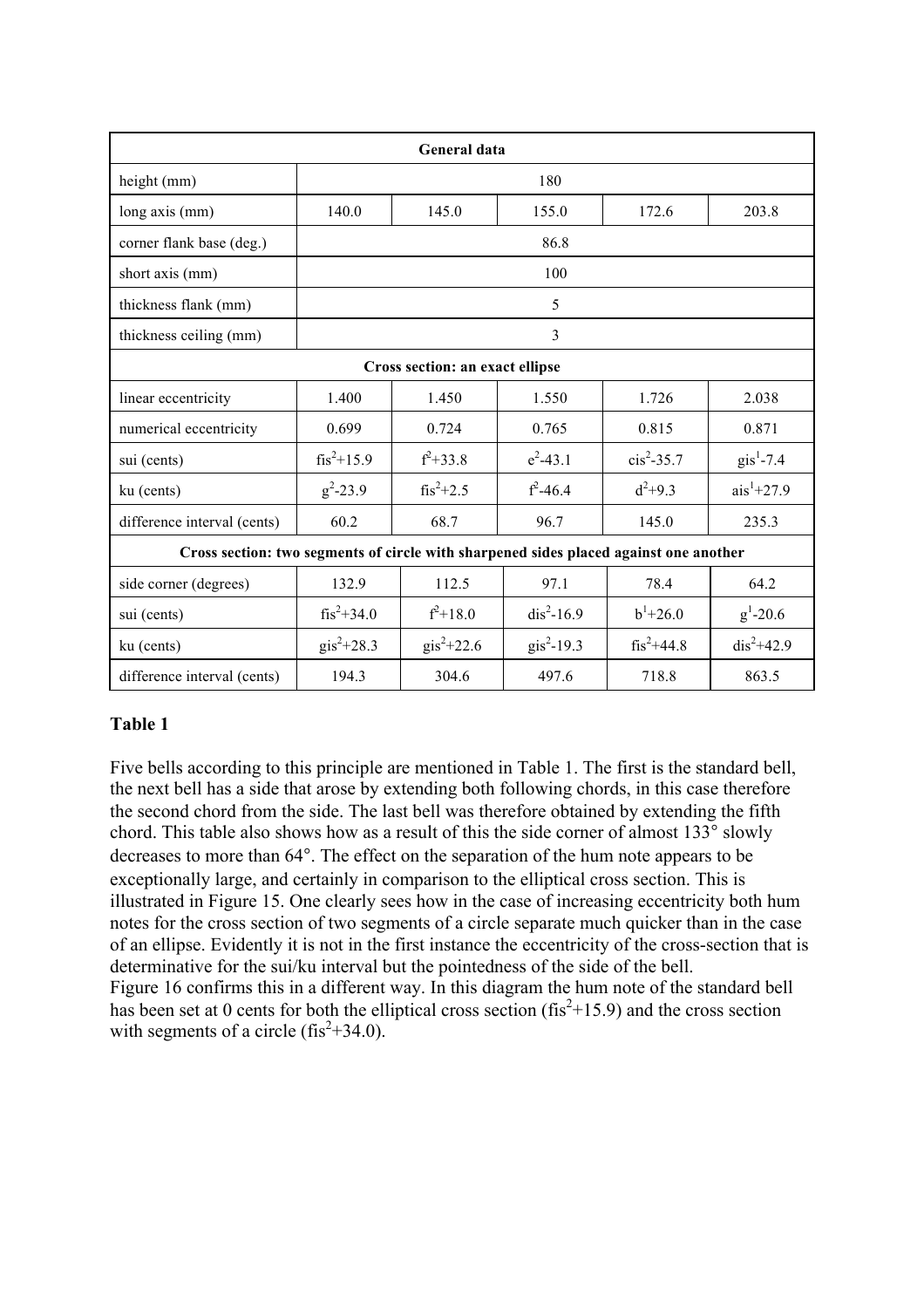All measurements are calculated according to this basis. The conclusion is subsequently clear. Both bell types have each time the same eccentricity, so that evidently the corner of the side is determinative for the extent to which both hum notes separate. Or vice versa, the rounder the side the nearer both hum notes are to one another. Apparently this affects hum notes as in the case of the elliptical cross section both hum notes are lowered; in the case of segments of a circle too, but to a much lesser degree. The conclusion is therefore, the more pointed the side corner, therefore the more local the alteration of the bell form, the further the sui and ku will be separated from one another. Or more generally, if one wishes to separate both hum notes over a significant interval, then a strictly local alteration must be placed in the circumference. In all studies on this subject it is precisely this essential element of the Chinese bell that has been overlooked! The correctness of this proposition will for that matter be verified in another way in the consideration of the tuning of the bell.

## **The two pitches in a historical perspective**

It is certain that the Chinese musicians at that time made a conscious musical use of the twopitch nature of their bells. This is evidenced by for example inscriptions on some bells $\delta$ . But did they also know how to effect the required splitting up?

If one examines the bell cross diameters, then the pointed side often appears to not completely conform to the form of a segment of a circle. The sides are sometimes somewhat sharpened or precisely the opposite, somewhat more blunt than the exact form allows. There is no evidence to show that such has been effected with a view to the interval between hum notes nor can it be made credible by reason of the complex phenomenon. One must rather assume that the alteration of the side corner happened during the moulding process in order to be able to mould more easily. It is only a hypothesis as the scarce sources on bell designing, although these sources even date back to the Chou dynasty<sup>9</sup>, only mention the profile, in this case the vertical cross section, and not the form of the horizontal cross section. It may be that this part received little attention. We do know that casters sometimes even tuned their own cast bells, i.e. by altering the model to as yet be able to realise the correct sui and the correct ku. However, altering the side corner did not effect this but by locally thinning the wall and for that reason, this is the subject of the following paragraph.

#### **The tuning of a Chinese bell**

 $\overline{a}$ 

Although research shows that the majority of the Chinese bells have a non-variable wall thickness, there is a not inconsiderable amount of bells in which this is precisely the opposite, in particular bells that were used in a carillon. These bells were tuned. Figures 17-18 show that this was done by locally thinning the wall and namely by means of vertical grooves as narrow bands on the inside of the bell. The position of these grooves is clearly related to the position of the antinodes of the sui or ku. The effect thereof is obvious. One understands this by analogy with the tuning of a tuning rod of a xylophone or metallophone. One can lower the tone of such a rod by thinning it in the middle, precisely in the antinode of hum note of that rod. For that reason too a thinning in the antinode of the sui will lower this tone, whereas a thinning in the antinode of the ku will lower that tone. But there are also overlaps. Because when one thins the wall halfway in a sui antinode or a ku antinode, one may expect that both

<sup>8</sup> Lothar von Falkenhausen, *Suspended Music. Chime-Bells in the Culture of Bronze Age China* (Berkeley, Los Angeles, Oxford, 1993), p.280-309.

<sup>9</sup> Le Tcheou-Li ou Rites des Tcheou. Traduit pour la première fois du Chinois par feu Edouard Biot, Tome 2 (Paris, 1851), p.498-503.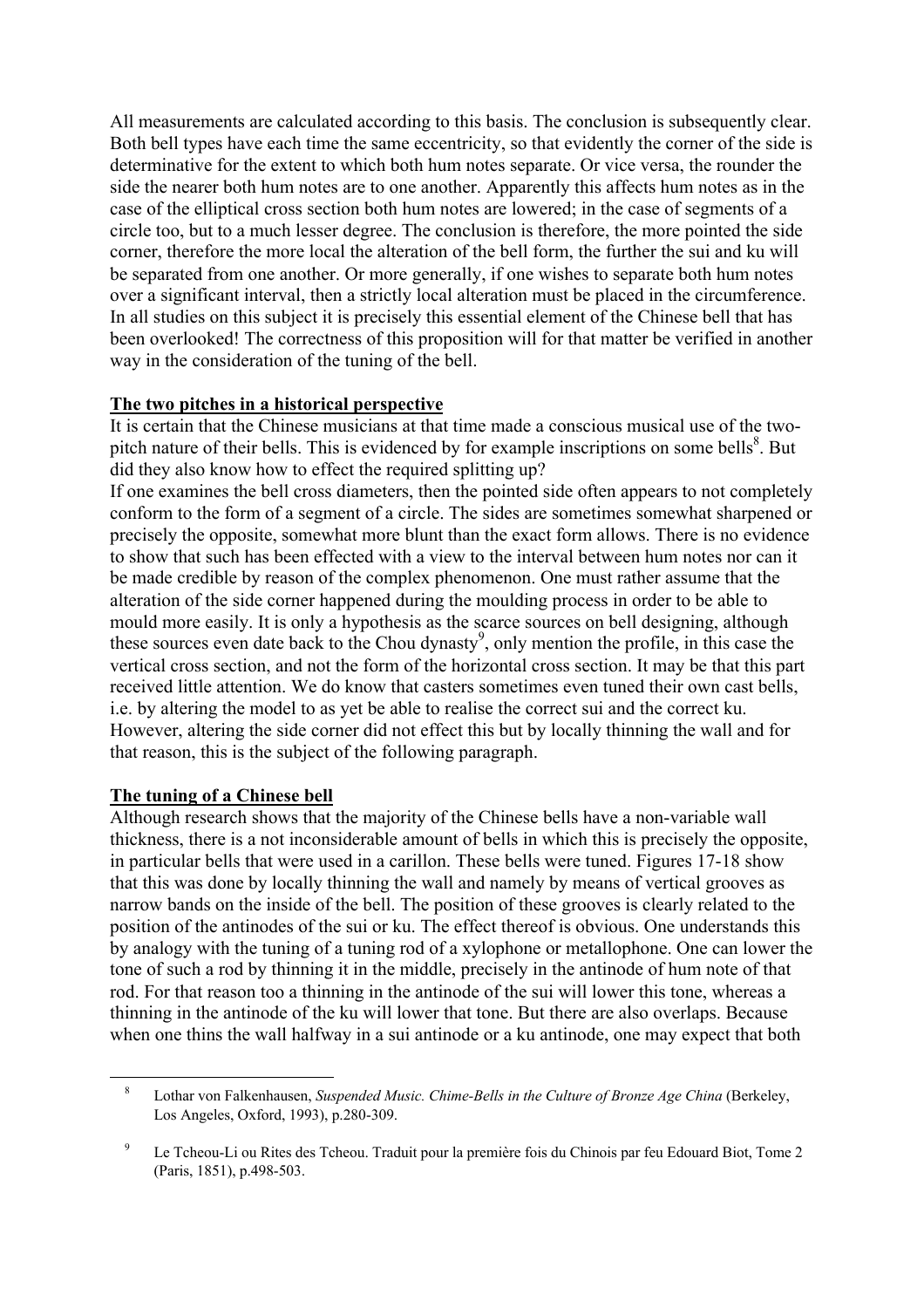tones will be lowered, albeit to a lesser extent. Sometimes this may be the desired effect but then again sometimes it may not.

It seemed worthwhile to re-check this by means of computer calculations. And we decided for that matter to choose a small groove instead of a wide groove on which bronze is removed. This vertical groove was placed on the inside from the bottom of the bell. The height was 100 mm for a three-cornered cross section, of which the base was 20 mm and the depth  $2\frac{1}{2}$  mm. The pointed side of the groove extends therefore to one half of the wall thickness. The weight thus removed is approximately 20 g, therefore almost 1% of the bell weight of our standard bell.

|                             | original              | groove halfway | groove in waist       | groove in side        |
|-----------------------------|-----------------------|----------------|-----------------------|-----------------------|
| groove in the antinode of   |                       | ku             | sui                   | sui                   |
| sui (cents)                 | $\text{fis}^2 + 34.0$ | $f^2 + 34.6$   | $f^2 - 18.4$          | $d^2 + 44.9$          |
| ku (cents)                  | $\text{gis}^2 + 28.3$ | $g^2 - 25.7$   | $\text{gis}^2 + 30.9$ | $\text{gis}^2 + 20.4$ |
| difference interval (cents) | 194.3                 | 139.7          | 349.3                 | 575.5                 |

## **Table 2**

Table 2 makes it clear that both hum notes are lowered, although not to an equal degree. The hum note that is lowered the most has the groove in an antinode. Moreover, it appears that the groove between the front and side, i.e. in the antinode of the ku, has less effect on the high hum note than a groove in the front and side, i.e. in the antinode of the sui, has on the low component. But it should be clear that this was a good means with which to control the absolute pitches of both hum notes and the interval between the two. Nonetheless, the results were poor. On the basis of the wide tuning grooves it would seem obvious to assume that one failed to sufficiently understand the effect of the width of the tuning grooves in particular. On the other hand the impurities do not need to have been caused by the tuning method but may also have been due to the fact that the casters and musicians at that time did not have good measuring instruments. Moreover, one should realise that the Chinese bell is struck in such a way that only the hum note really develops. For that reason, the risk of dissonance of two simultaneously sounding, mutually false bells, is scarcely to be feared. It is a different story with organ pipes and strings where the entire series of overtones reinforces the hum note. Moreover, the overtones of these instruments stand in a fixed relationship to their hum note, so that when the hum note for example is too low, all over tones will be too low. And that will certainly have implications.

And finally, the bells were by no means always tuned. In many cases one put up with the deviations, particularly in the case of burial gifts.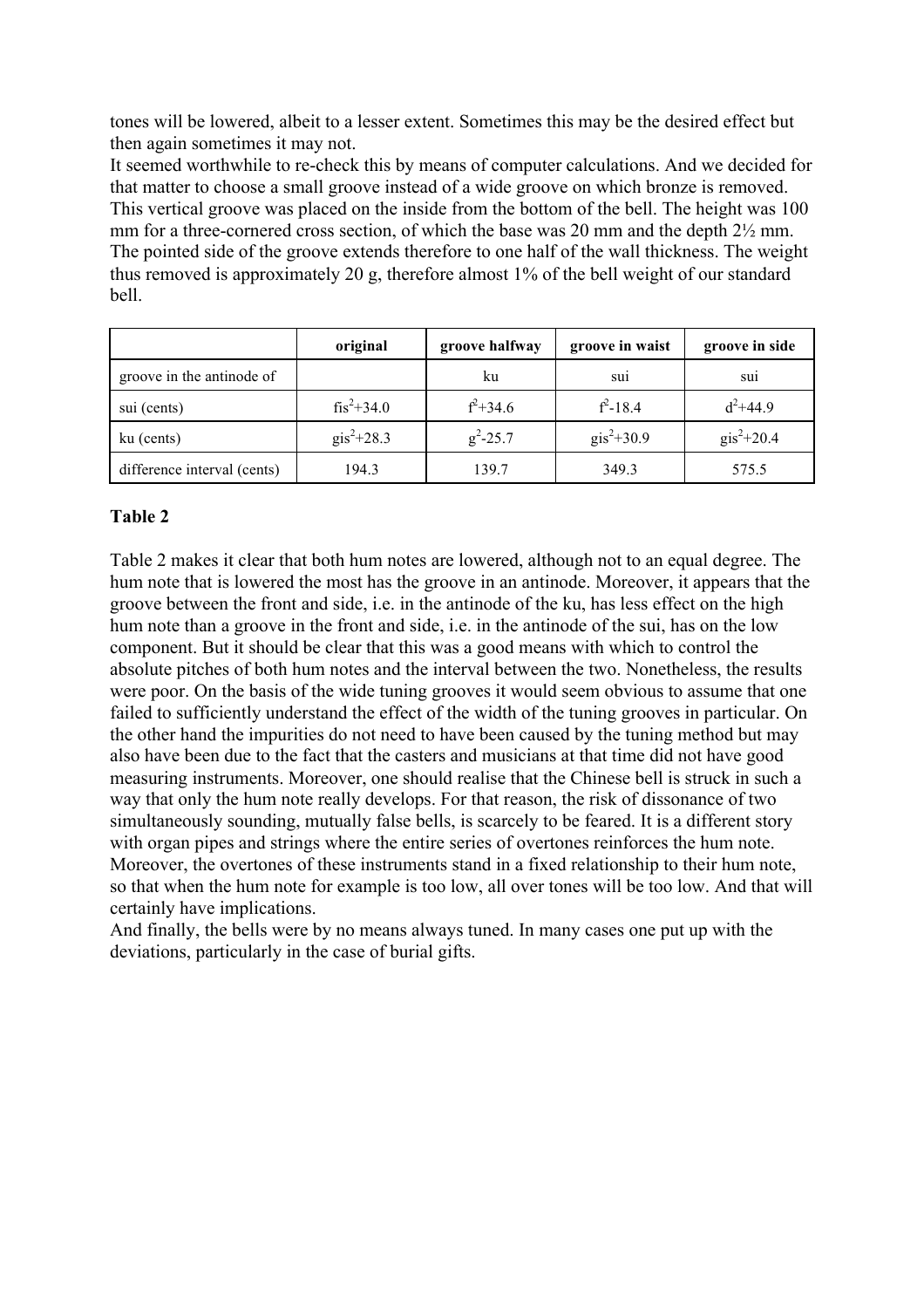# **The dewarbling of Western bells**

The Chinese bell casters filed vertical grooves in their bells in order to influence the sui/ku interval, for example to make this smaller. It is therefore possible in principle to have the sui and ku coincide, assuming at least that one has not already gone through the bell wall. But it is clear that this method of working surprisingly corresponds to the so-called *dewarbling* of European bells, a method that was developed by the author in  $1953^{10}$ . This concerns the following matter.

Bells often have a beating sound. This can be striking, particularly in the hum note as we then hear that the hum note sharply fluctuates in pitch and volume, for example several times per second. This is caused by the fact that the symmetry has been lost due to a local blow hole in the bell, and in consequence the hum note and the overtones divide into two components. As a blow hole practically always introduces a slight asymmetry, both hum notes will be so near to one another that they cannot be listened to separately. But their presence does manifest itself in a warble, of which the number corresponds per seconds to the frequency difference between both components. It is by now clear that the symmetry in the Chinese bell is also displaced but to a much greater degree so that we can nonetheless separately listen to both components, sui and ku, even if they sound simultaneously.

The warbling itself is really not difficult. One makes a vertical groove in the antinode of the highest hum note and with it simultaneously in the node of the lowest hum note. Thus the highest hum note will be lowered and the lowest will remain unchanged. It should be clear that through a suitable choice of the length and depth of the vertical groove, both hum notes will finally coincide. Thus the bell has become free of warbles.

The discovery of this method occurred independently from the Chinese method of working because not only was at that time in the West very little known about the acoustic of the Chinese bells, but even the Chinese researchers did not know how their distant ancestors had tuned bells. Therefore, the discoveries that the Chinese had made in ancient times were independently re-discovered three thousand years later in the Netherlands. The Chinese used this method to tune their bells, in the Netherlands on the other hand it was used to correct a beating bell sound.

However, one must add to this that the Chinese had, judging by the tuning marks in their bells (Figure 17-18) and the large scattering in the sui/ku interval (Figure 10), evidently failed to understand that the groove has to be as narrow as possible if one wishes to leave the other component unchanged. In the case of dewarbling on the other hand, this was soon clear. After all, if a too wide vertical groove is chosen, the lowest hum note will also be affected. And that is not intended.

# **A new type of bell?**

 $\overline{a}$ 

The phenomenon used in the Chinese antiquity that an asymmetrical bell has two tones could perhaps also be of value for the European bell, and for the carillon in particular. After all one could suffice with half the bells or use the second tone as added register. Such a bell, as we now know, must have a very local asymmetrical structure, at least if one wishes to place both bell tones at an adequate interval, for example at a fifth from one another. A bell with a rightangled or elliptical cross section will never be able to conform to this, but a bell with for example four vertical fins placed at four places in the circumference probably will. But at the same time we are faced with another problem. The hum note has four nodes and antinodes in the circumference. However in the carillon the overtones play almost as important a role as

<sup>10</sup> André Lehr, *Campanologie* (Mechelen, 2nd edition, 1997), p.167-173.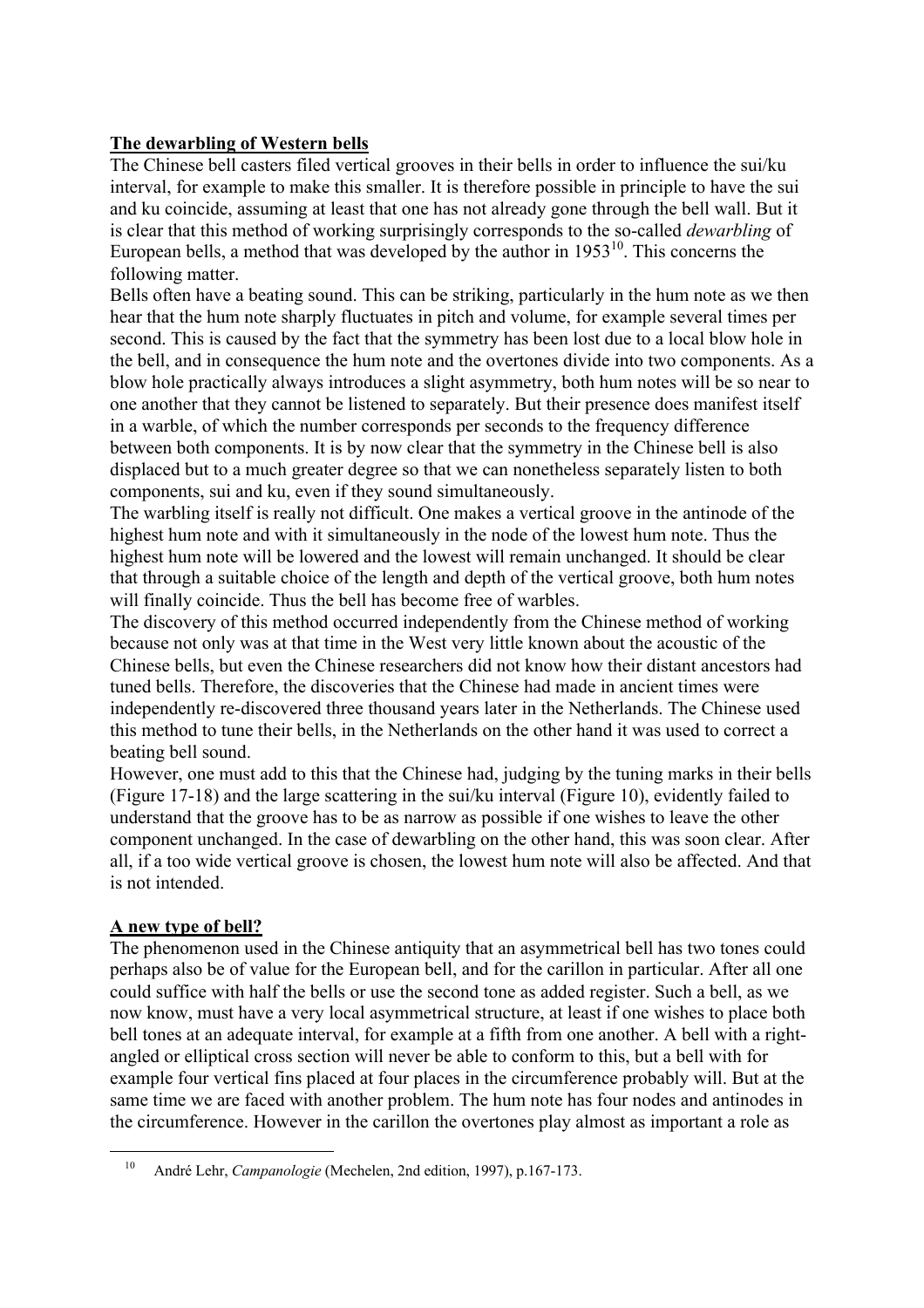the hum note. But these tones vibrate in sixes, eighths, tens etc. Moreover, they must have a harmonious musical relationship with one another  $(c^1 - c^2 - es^2 - g^2 - c^3$  etc. if  $c^1$  is the hum note).